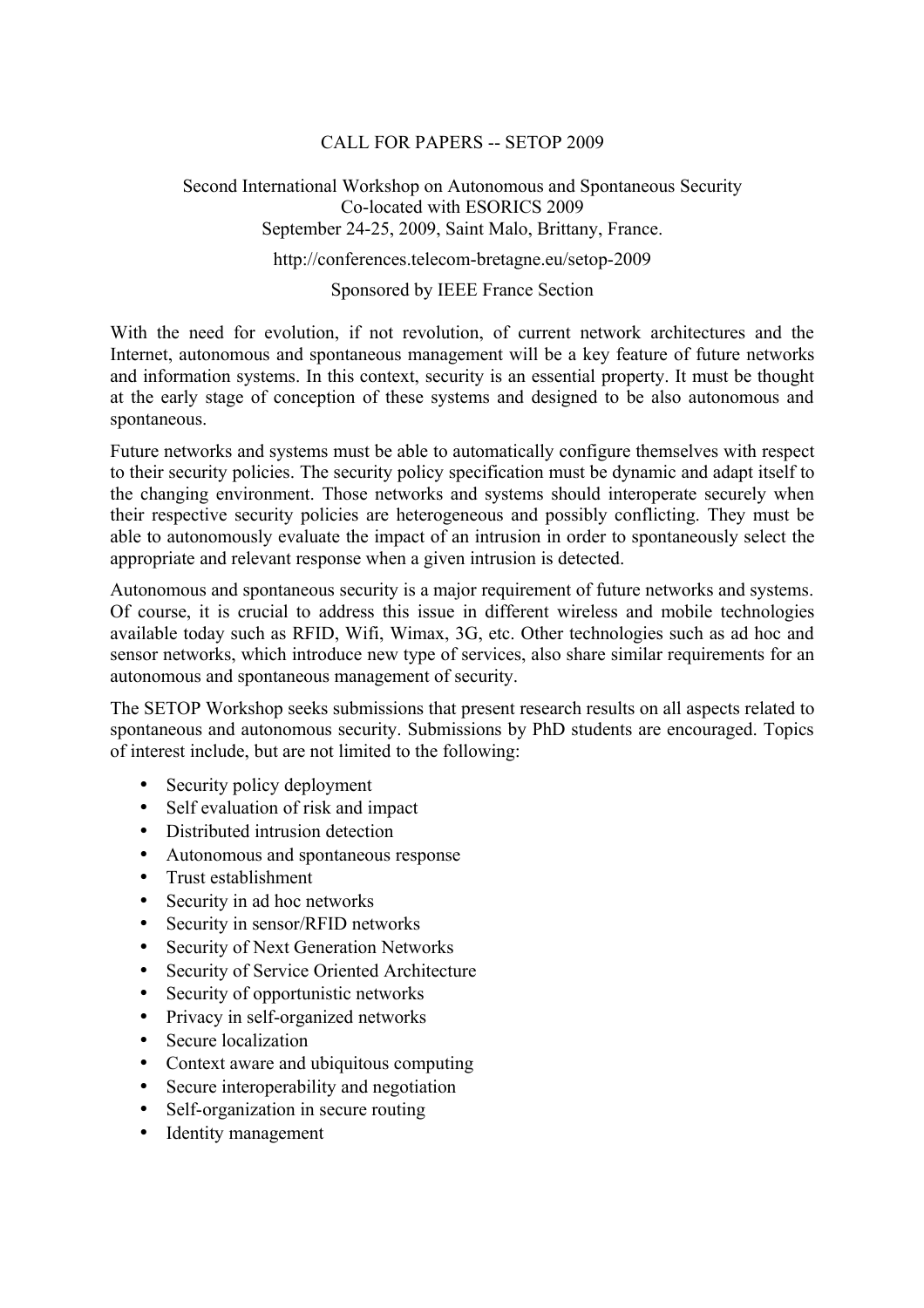# Submission guidelines

Submissions must be in English. Maximum length for submissions is 15 pages in [LNCS style,](http://www.springer.com/east/home/computer/lncs?SGWID=5-164-7-72376-0&teaserId=45515&CENTER_ID=73665#anchor5) including figures, bibliography and appendices.

The SETOP papers will be published *after* the conference in [Springer Verlag's Lecture Notes](http://www.springer.com/lncs) [in Computer Science series](http://www.springer.com/lncs) in order to give the authors an opportunity to revise their papers upon presentation at the meeting in the light of the feedback received from the audience.

A selection of the best papers will be invited to submit an extended version of their paper for publication in an international journal.

# Participation

Authors of accepted papers are required to ensure that at least one will be present at the symposium. Papers that do not adhere to this policy will be removed from the LNCS postproceedings.

Important dates:

- Submission deadline: **(Extended)** June  $17<sup>th</sup> 2009$
- Acceptance Notification: **(Extended)** July 26<sup>th</sup> 2009
- Camera ready: **(Extended)** August 17<sup>th</sup> 2009

General Chair:

• Evangelos Kranakis (Carleton University, ottawa)

Program Committee Chairs:

- Nora Cuppens-Boulahia (TELECOM Bretagne, Rennes)
- Yves Roudier (EURECOM, Sophia-Antipolis)

Organization Chair:

• Frédéric Cuppens (TELECOM Bretagne, Rennes)

Program Committee:

- Michel Barbeau (Carleton University, Ottawa)
- Christophe Bidan (Supélec, Rennes)
- Ana Cavalli (TELECOM SudParis, Evry)
- Hakima Chaouchi (TELECOM SudParis, Evry)
- Claude Chaudet (TELECOM ParisTech, Paris)
- Yves Correc (DGA/CELAR, Bruz)
- Frédéric Cuppens (TELECOM Bretagne, Rennes)
- Hervé Debar (France Télécom R&D, Caen)
- Jose M. Fernandez (École Polytechnique de Montréal)
- Noria Foukia (University of Otago, New Zealand)
- Alban gabillon (University of polynesie Française)
- Joaquin Garcia-Alfaro (Carleton University, Ottawa)
- Evangelos Kranakis (Carleton University, Ottawa)
- Loukas Lazos (University of Arizona, Tucson
- Jean Leneutre (TELECOM ParisTech, Paris)